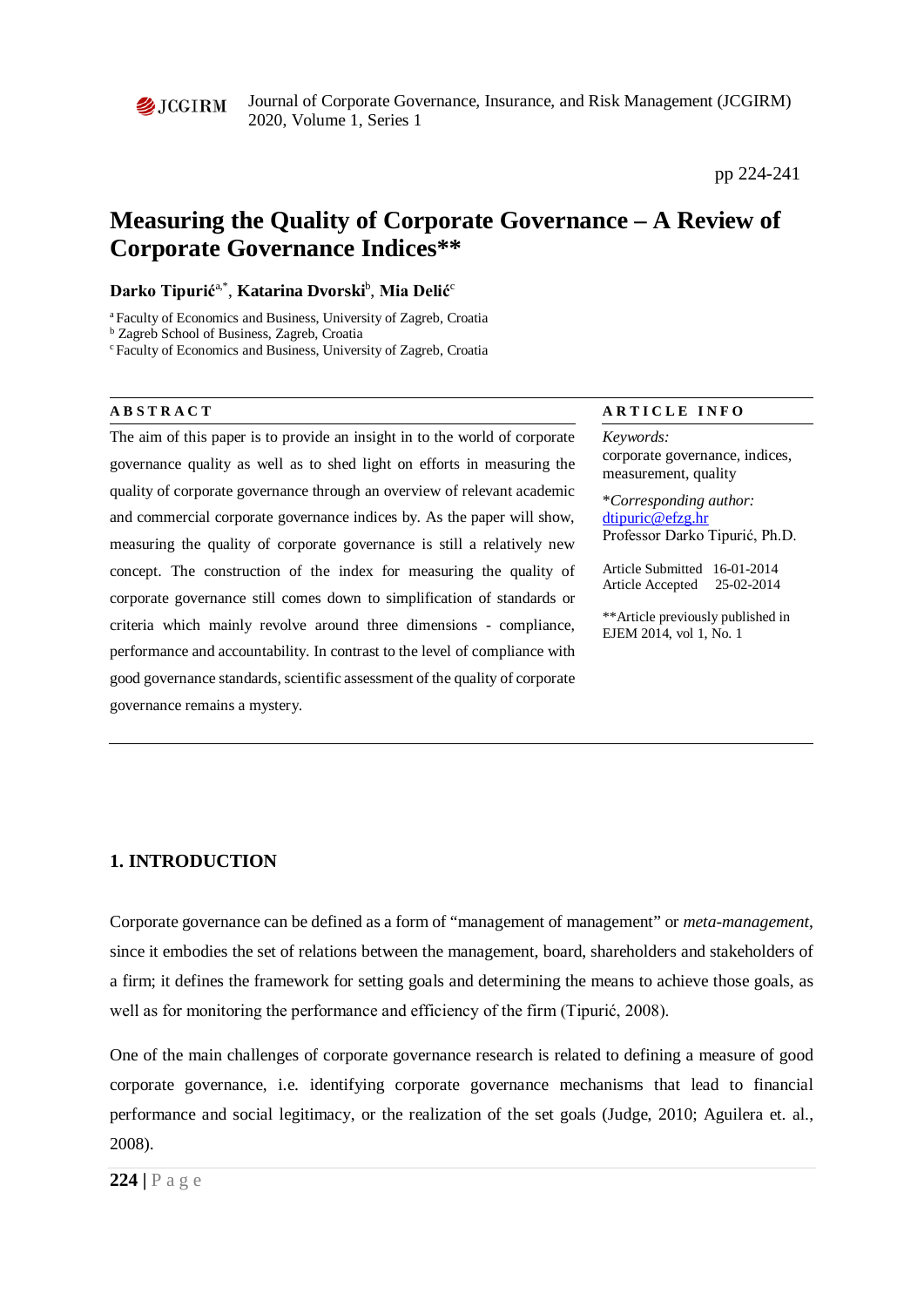In order to analyse the influence that corporate governance has on the success of the firm, a number of researchers and practitioners used one particular variable of corporate governance in their studies, whereas others tried to create a composite measure or an index of corporate governance.

The idea behind the development of corporate governance indices refers to the comparison/benchmarking of a firm's corporate governance characteristics with those governance provisions that the authors consider to be examples of best practice.

There are three possible reasons for the development and use of a corporate governance index. Indices supplement the regulatory governance framework and provide incentives for firms to adopt better corporate governance practices. In addition, firms with developed corporate governance evaluation systems have the possibility of differentiating themselves from other competitors in the market and gaining strategic advantage. Finally, corporate governance index as a composite measure of quality of corporate governance processes might be one of the relevant indicators of firm's potential to access new capital sources and to minimize capital costs in relation to its peers.

The aim of this paper is to provide an insight into the phenomenon of corporate governance quality and its determinants as well as to present relevant academic and commercial corporate governance. This will help us in understanding which aspects of corporate governance have the strongest effect on the overall governance quality and will also provide us with a better understanding of current corporate governance methodologies and related research.

# **2. QUALITY OF CORPORATE GOVERNANCE**

Sound corporate governance depends on the balance between internal and external mechanisms which ensure the efficiency of governance and help in solving natural problems and potential conflicts that arise from corporate structures. In that manner, it should create the conditions in which the behaviour and actions of top managers is aligned with the interests of the firm, its shareholders and key stakeholders and it should also ensure that poor managers are replaced with better ones. In other words, corporate governance helps to prevent and overcome the imbalance between different interests and demands of the firm and it also helps to reduce the negative effects of opportunistic behaviour of important stakeholders (especially the top management) which may endanger the efficient functioning of a firm.

PAGE 225| Journal of Corporate Governance, Insurance, and Risk Management | 2014, VOL. 1, Series. 1 It is believed that effectiveness and quality of governance systems depend on the application of corporate governance principles and performance standards in such a way that following these principles may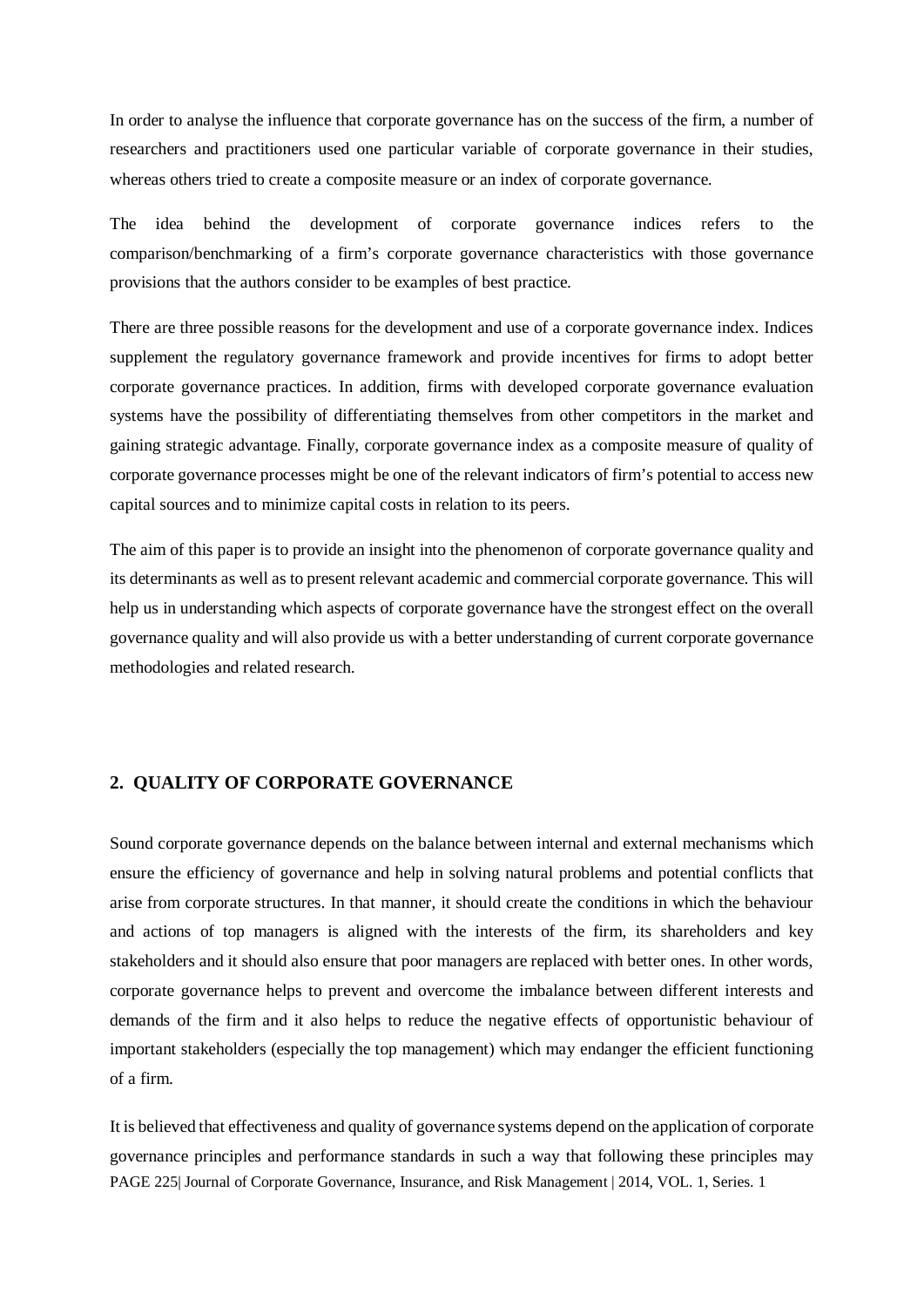affect solving issues arising from corporate structures, e.g. conflict of interest, control and transparency increase for shareholders (Mousavi, Moridipour, 2013). According to Beeks and Brown (2006), the quality of corporate governance increases when the firm meets the common standards of corporate governance. Thus, a firm with a high quality of corporate governance is the one which possesses and meets the usual standards of corporate governance set by the government (Lokman et al., 2012). That is, an effective governance system should ensure compliance with applicable laws and regulations, and in addition, allow firms to avoid costly litigation. On the other hand and form a firm's point of view, "good governance" represents quality in terms of responding to the firm's guiding principles and strategic directions: does the firm do what is right, reliably and responsibly, in order to ensure the desired effect in the context of an integrated surveillance system for business control.

A body of literature in corporate governance shows that one of the main questions in discussing the quality of corporate governance refers to why firms within the same contractual environment voluntarily choose to present different firm-level corporate governance quality (perceived as governance practices recommended by market agents) (Leal et. al., 2007).

Klapper and Love (2004) indicate that there are three main potential determinants of firm-level corporate governance quality: the "utility" of corporate governance, the nature of the firm's operations, and the size of the firm.

Firstly, because the main goal of corporate governance is to reduce the firm's cost of capital by improving investors' confidence, we should expect that firms with greater need to access new capital in the future (firms with better potential growth opportunities) would perceive a greater "utility" in adopting better corporate governance practices, in relation to firms with poor prospects for raising capital from external investors.

With regard to the nature of firms' operations, it is believed that firms with greater tangible assets would find it harder to divert or steal investors' resources, given that these assets would be more easily monitored and hard to be channelled to other uses (Leal et. al., 2007). As a result, firms with greater possession of intangible assets would have more incentives for adopting better corporate governance practices, because they would have to signal investors that they have no intention of squandering their resources.

The size of the firm represents the third important originator of firm-level corporate governance. According to Klapper & Love (2004), the firm's size influences corporate governance quality ambiguously. For example, larger firms could face greater agency costs due to greater free cash flow, leading them to voluntarily adopt better corporate governance practices in order to mitigate this problem. On the other hand, small firms are expected to have more growth potential and a greater growth rate

PAGE 226| Journal of Corporate Governance, Insurance, and Risk Management | 2014, VOL. 1, Series. 1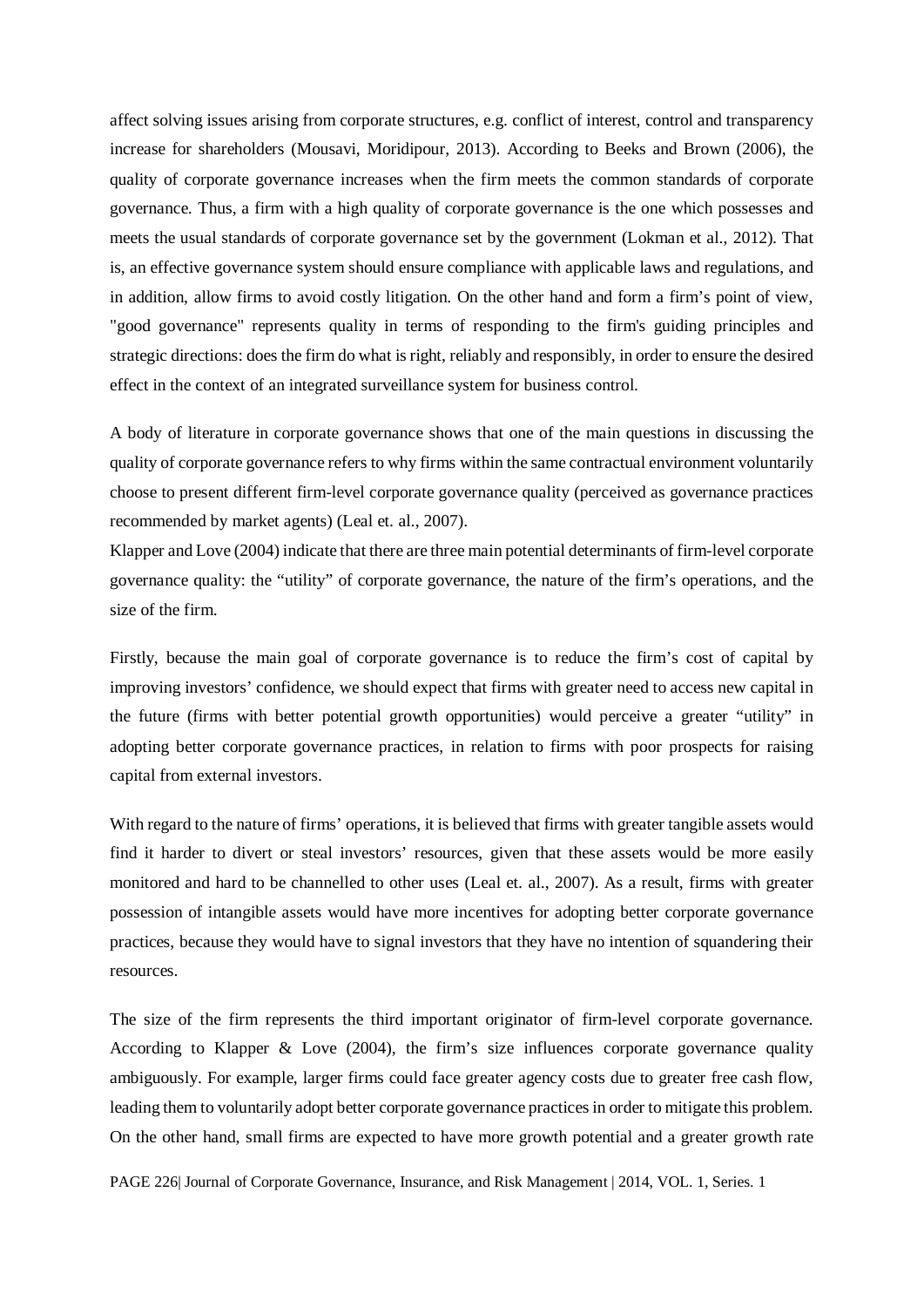which implies the need for more external capital. The need for financing could lead small firms to embrace better governance practices. Thus, both would have different incentives to voluntarily achieve better corporate governance standards.

Growth opportunities and the need for external financing along with ownership concentration were also identified as important determinants of corporate governance quality by Durnev and Kim (2005). These authors also stated that firms with better governance practices are valued higher by markets; and adopting better governance practices is more relevant in countries characterized by weaker legal protection of investors. Consequently, they conducted empirical tests and found evidence confirming the stated hypotheses.

Corporate governance also affects the liquidity of the stock market, because poor governance increases the information asymmetry between insiders (e.g. managers, majority shareholders and informed traders) and external liquidity providers, which can lead to poor financial and operational transparency (Cheung et. al., 2010). The establishment of appropriate corporate governance is thus a fundamental task in achieving the optimal use of resources, improving accountability, transparency and fulfilment of the rights of all stakeholders of the firm.

In addition to recognizing the relevance of good corporate governance, question of measuring its quality arises. Apart from being able to distinguish "good" from "poor" corporate governance, it is essential to take a step further and establish measures that will enable us to discuss firms' differences and compare different firms across the entire spectrum of corporate governance quality.

Many researchers in the field of corporate governance have suggested a number of different indices to measure the quality of corporate governance, whereas a unified formula for calculating the index does not yet exist. Some of the existing indices of corporate governance quality will be shown below.

### **3. REVIEW OF CORPORATE GOVERNANCE INDICES**

PAGE 227 Journal of Corporate Governance, Insurance, and Risk Management | 2014, VOL. 1, Series. 1 Despite the common belief in the importance of governance mechanisms for resolving agency problems, the empirical literature on individual governance mechanisms has not consistently established a relation between governance and performance which stems from the fact that governance mechanisms are numerous and interaction effects are quite probable. In other words, examining the effect of only one dimension of a firm's governance system on performance is quite constraining. That is, without a doubt, a factor contributing to the attention aimed at governance indices, which combine various dimensions of governance into one number. Moreover, another coercive reason for the success of governance indices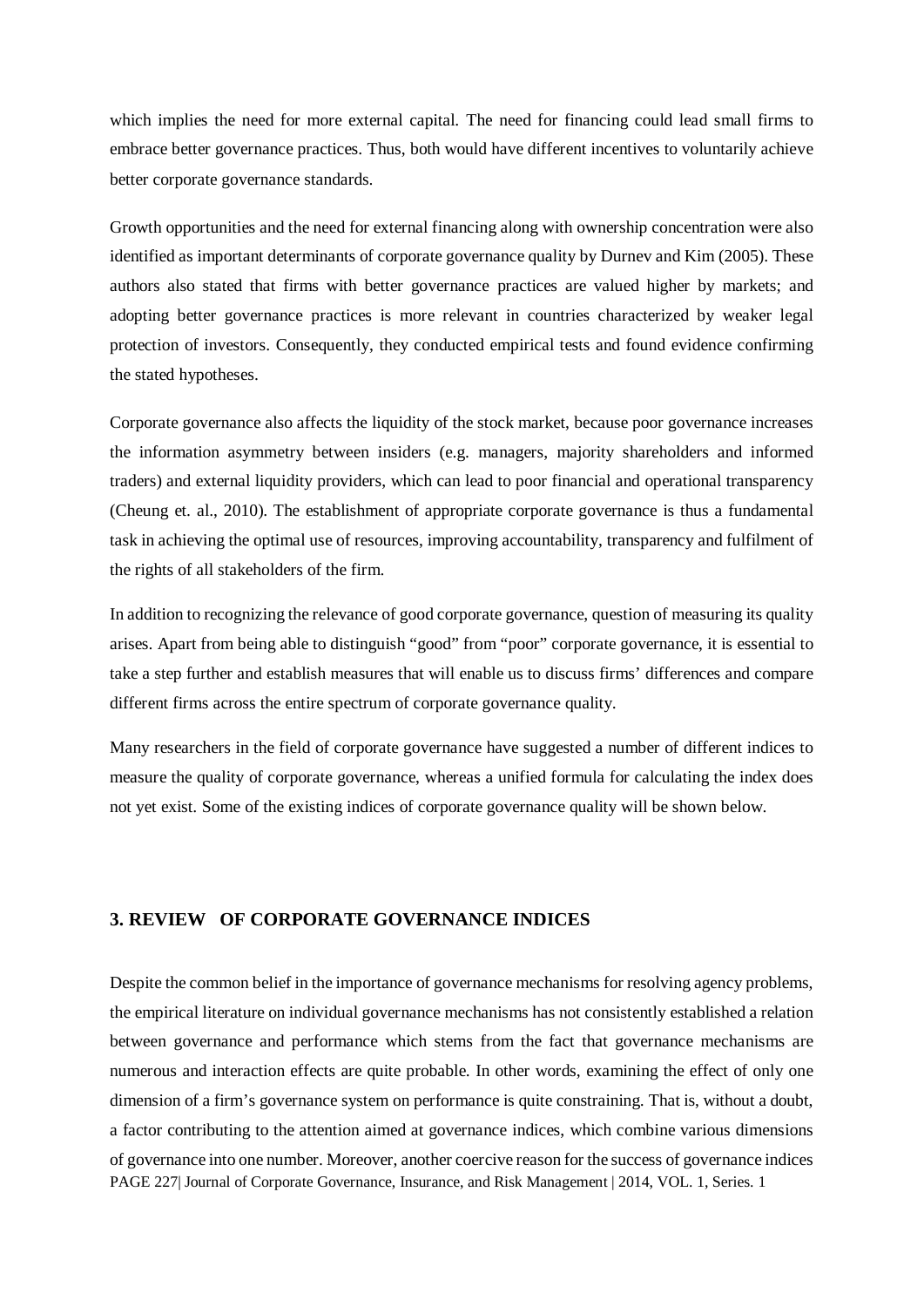is the simplicity of having a single number for capturing the multidimensionality of corporate governance.

Corporate governance indices vary considerably with regard to which dimensions of firms' corporate governance are considered sufficiently important to be included. The initial foray into creating these indices was academic inquiry. In the following sections, we provide an overview of significant indices currently in use by academics and commercial vendors (specialized rating agencies).

### Section 1.01 **3.1. Gompers, Ishii and Metrick's G-Index**

Gompers, Ishii and Metrick (2003) (hereinafter GIM) constructed an index on the basis of 24 governance provisions that, according to the authors, reflect the balance of power between shareholders (owners) and managers. The G-Index was constructed from data on the governance characteristics for more than 1,000 public companies amassed by the Investor Responsibility Research Center (IRRC) and published in 2003.

The governance provisions were grouped into five dimensions as follows:

- [1](#page-4-0)) **"Delay"** consists of four provisions for delaying hostile takeover bidders<sup>1</sup>.
- [2](#page-4-1)) **"Voting"** deals with shareholder voting rights<sup>2</sup>.
- 3) **"Protection" -** refers to six provisions protecting directors and officers from legal liability or compensating them for termination<sup>[3](#page-4-2)</sup>.
- [4](#page-4-3)) **"State"** refers to incorporation in a state with one of six state takeover laws<sup>4</sup>.
- [5](#page-4-4)) **"Other"** other takeover defences<sup>5</sup>.

 $\overline{a}$ 

In order to develop the G-Index the authors adopted the following methodology: they assigned one point for each provision that they viewed as restricting shareholder rights. In other words, GIM equally weighted the governance features tracked by IRRC in developing their measure of corporate governance quality. Thus, the G-Index varies from 1 to 24 where the highest score refers to the highest management

<span id="page-4-0"></span> $1$  A classified (staggered) board, the presence of blank check preferred stock, restrictions on shareholders' ability to call special meetings, and restrictions on shareholders' ability to act by written consent.

<span id="page-4-1"></span><sup>&</sup>lt;sup>2</sup> Presence of cumulative voting, confidential voting, supermajority voting requirements for certain business combinations, dual class stock, and limitations to shareholders' ability to alter the bylaws or certificate of incorporation.

<span id="page-4-2"></span><sup>3</sup> Limited liability provisions, indemnification provisions in charters or bylaws, indemnification contracts, golden parachutes, severance contracts not conditioned on control changes, and compensation plans with changes-incontrol provisions.

<span id="page-4-3"></span><sup>4</sup> Anti-greenmail, business combination freeze, control share acquisition, fair price, other constituencies, and redemption rights statutes.

<span id="page-4-4"></span><sup>5</sup> Anti-greenmail provisions, fair price provisions, other constituent provisions, poison pills, silver parachutes, and pension parachutes.

PAGE 228| Journal of Corporate Governance, Insurance, and Risk Management | 2014, VOL. 1, Series. 1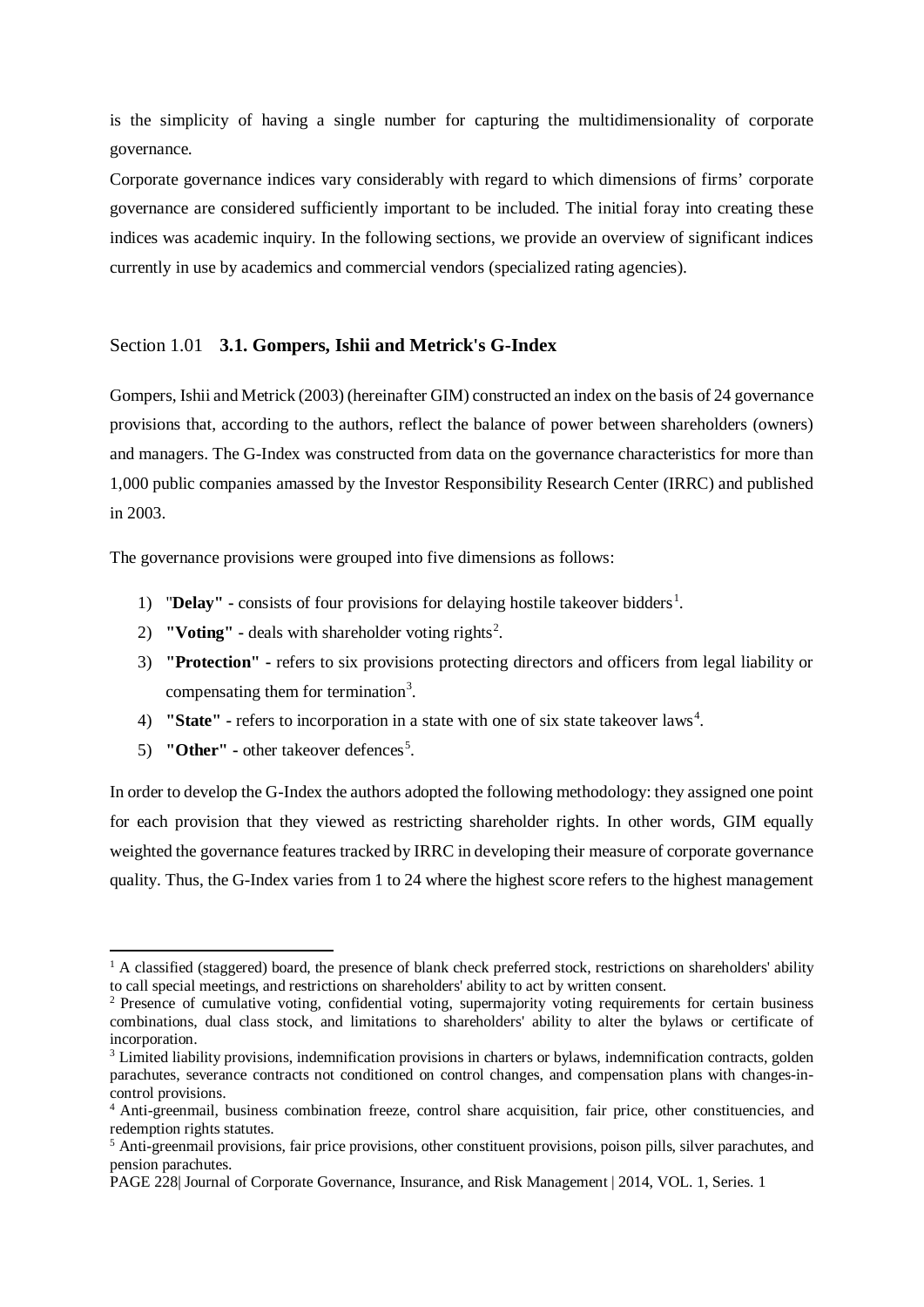power, or the weakest shareholder rights protection; the lowest score instead represents the lowest management power.

GIM examined the relation between the firms' governance quality and several measures of performance: stock returns; Tobin's Q and three accounting measures (net profit margin, return on equity, and sales growth). The examination focused on a comparison between the highest and lowest G-Index portfolios, which the authors called the "Dictatorship" (firms with the weakest shareholder protection) and "Democracy" (firms with the strongest shareholder protection) portfolios. GIM found that firms with weaker shareholder rights (implying a higher index) were less profitable both in terms of stock returns and Tobin's Q. In particular, an investment strategy of buying the Democracy portfolio stocks and selling the Dictatorship portfolio stocks would have earned abnormal returns of 8.5% a year during the 1990s. (Bhagat et. al., 2008).

Despite the documented negative correlation between the 24 provisions included in the index, GIM did not conclude that they have demonstrated causation and firm-performance due to potential endogeneity problems. In other words, governance provisions adopted by a company might be endogenous and it is thus difficult to assess whether poor performance is caused by bad governance provisions or vice versa. As a result, GIM called for further research in order to properly address the endogeneity issue, as well as to give a more definitive interpretation on the causality of the relationship between corporate governance and performance.

#### Section 1.02 **3.2. Bebchuk, Cohen and Ferell's E-Index**

A question that remained unresolved throughout the GIM's research was which arrangements among the 24 governance provisions included in the G-Index have the most value for shareholders. To answer this question, Bebchuk, Cohen and Ferrell (hereafter BCF) constructed a competing governance index in order to identify the IRRC provisions that really affect shareholder value.

BCF presented an index based on six provisions: staggered boards, limits to shareholder bylaw amendments, poison pills, golden parachutes, and supermajority requirements for mergers and charter amendments. Of the six provisions, four set constitutional limits on shareholder voting power, which is the main power they possess. These four provisions are: staggered boards, limits to shareholder amendments of the bylaws, supermajority requirements for mergers, and supermajority requirements for charter amendments and they limit the extent to which shareholders can impose their will on management. Two other provisions are the most well-known and salient measures taken in preparation

PAGE 229| Journal of Corporate Governance, Insurance, and Risk Management | 2014, VOL. 1, Series. 1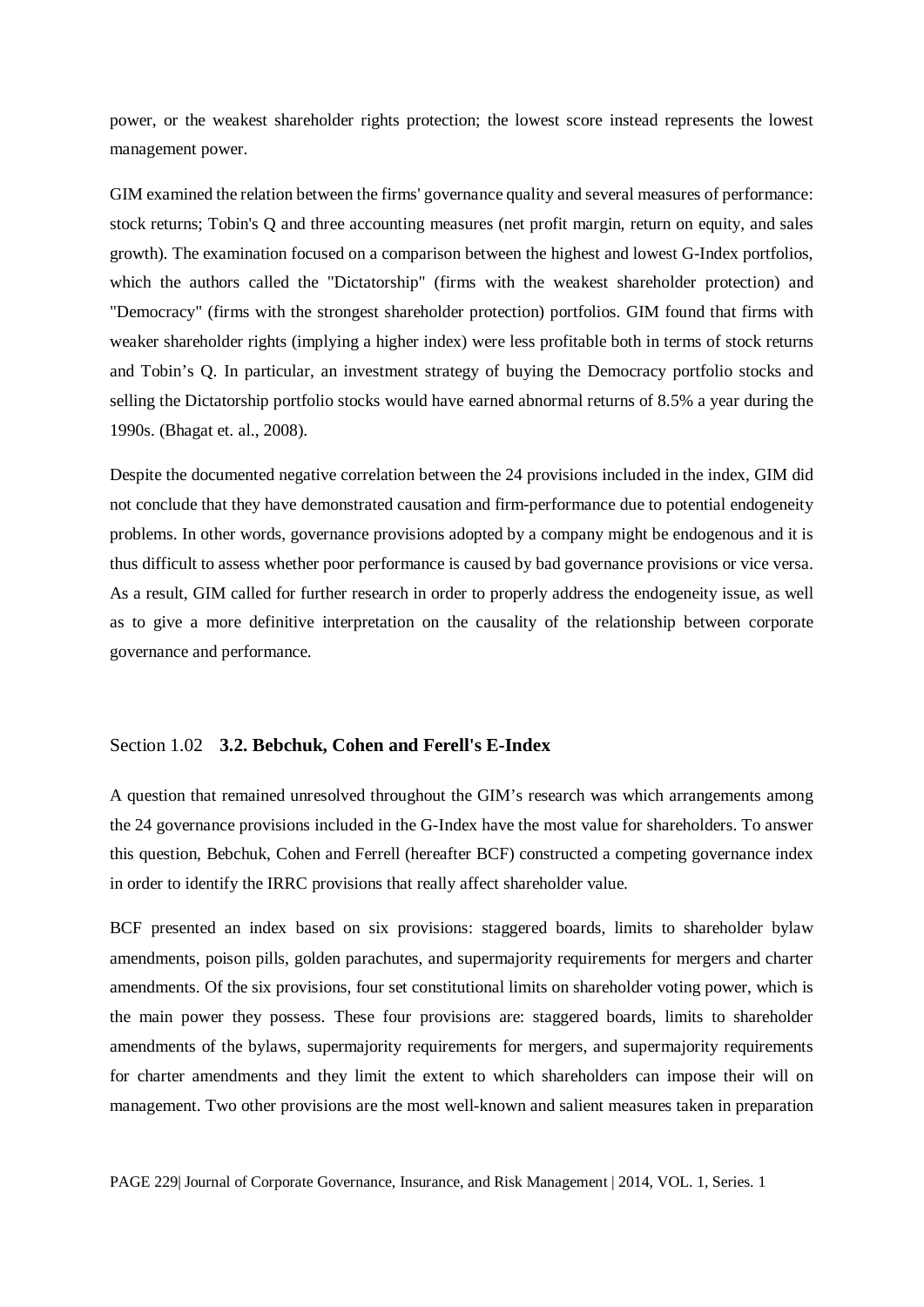for a hostile offer: poison pills and golden parachute arrangements. The BCF index is called the "Entrenchment Index" or "E-Index" (Bebchuk et. al., 2009).

In developing the E-index, BCF followed GIM's methodology, allotting equal weight (one point) to the presence of any of the six provisions. Examining the relation between the E-Index and industry-adjusted Tobin's Q and stock returns, they confirmed the correlation between governance and future performance found in GIM's study. They also confirmed, with a few more years of available data (1990-2003), that a portfolio of low entrenchment/good governance (GIM's Democracy) firms outperformed a portfolio of high entrenchment/poor governance (GIM's Dictatorship). However, the negative correlation between the E-Index and firm valuation did not establish the direction of causation. Despite the endogeneity problems, the BCF study has important policy implications, because they identified the governance provisions that really matter for shareholder value by showing the substantial relevance of only 6 provisions (the entrenching ones). As highlighted by Bebchuck et. al., the quality of governance could be evaluated more precisely by focusing only on the most relevant governance provisions, rather than considering broader indices which might include provisions that do not matter at all.

#### Section 1.03 **3.3. Brown and Caylor's Gov-Score Index**

Through their research, Lawrence Brown and Marcus Caylor (2006) developed a more comprehensive index of corporate governance, compared with the previously described E-Index and G-Index, using the data provided by the ISS (Institutional Shareholder Services Inc.).

Their Gov-Score index consists of 51 provisions divided into the following 8 groups<sup>[6](#page-6-0)</sup>:

- 1) **Audit** consists of four factors regarding the overall audit process of the firm as well as the powers and accountability of the audit committee.
- 2) **Board of Directors** consists of seventeen factors analysing the board of directors as a mechanism of corporate governance.
- 3) **Charter/bylaws** consists of seven factors regarding shareholders' rights.
- 4) **Director education** represented with one factor: participation of directors in ISS-accredited director education program.
- 5) **Executive and director compensation** consists of ten factors dealing with the compensation system in a firm.
- 6) **Ownership** consists of four factors dealing with directors' ownership.

 $\overline{a}$ 

<span id="page-6-0"></span><sup>6</sup> *See more* Bhagat, S., Bolton, B. J., Romano, R. (2008), The Promise and Peril of Corporate Governance Indices", Columbia Law Review, 108 (8), pp. 1871 - 1872.

PAGE 230| Journal of Corporate Governance, Insurance, and Risk Management | 2014, VOL. 1, Series. 1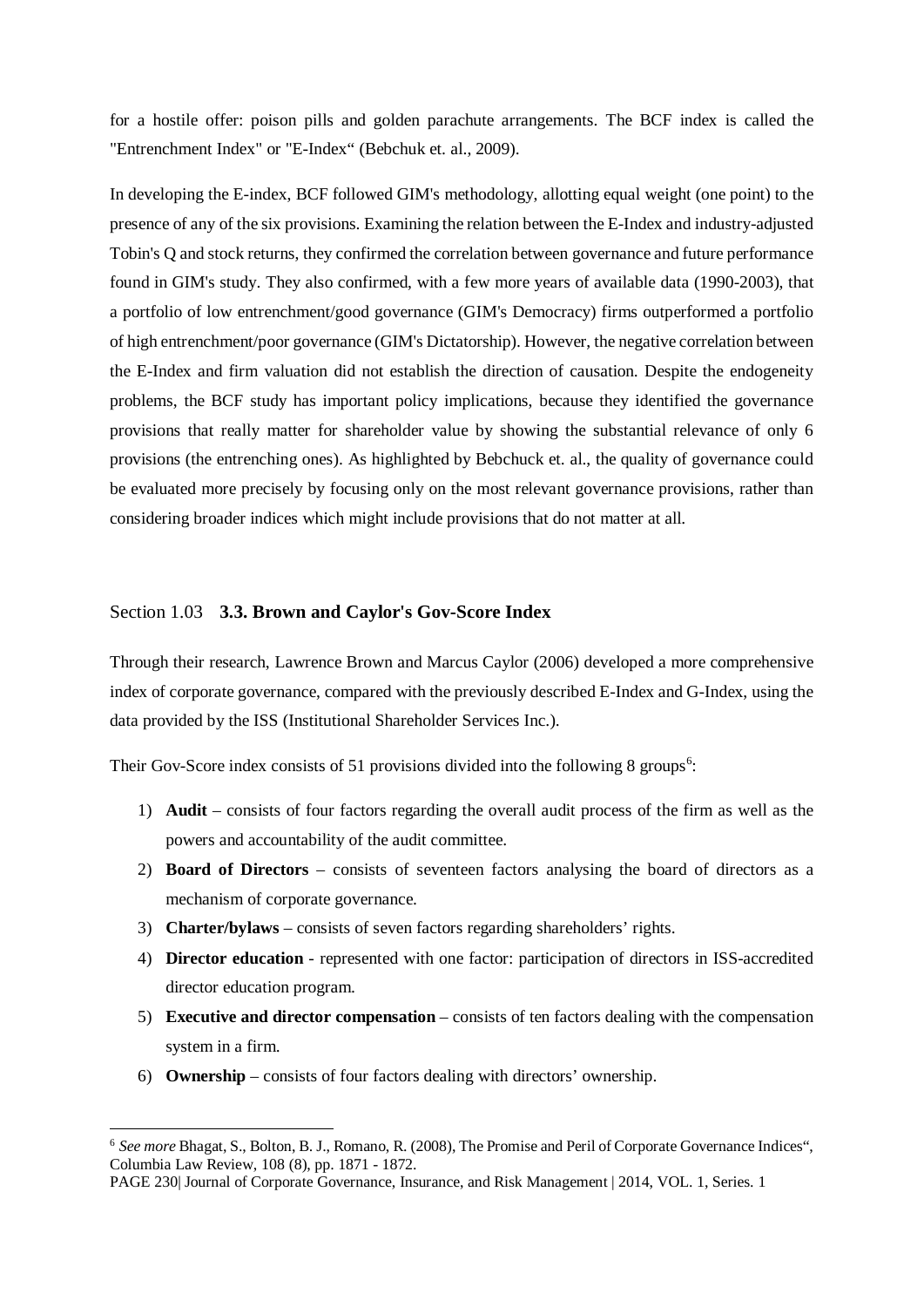- 7) **Progressive practices** consists of seven factors which represent progressive corporate governance practices.
- 8) **State of incorporation** consists also of one factor: incorporation in state with no takeover statutes.

Brown and Caylor used a point system that is the opposite of GIM and BCF, assigning one point to "acceptable," as opposed to "unacceptable," corporate governance practices. Consequently, a higher Gov-Score signifies higher quality corporate governance, in contrast to G-Index and E-Index values (Brown and Caylor, 2006). When compared to the G and E indices, the Gov-Score index has the potential advantage, noted by its authors, of providing a superior measure of firms' governance quality because it includes a broader set of corporate governance arrangements than takeover defences, which make up the bulk of the G and E indices and because it is derived from a larger database than the other two indices (over 2,000 firms). The main disadvantage lies in the fact that it was derived from only one year of data (2003) in contrast to the multiple years of data used for the other two indices. However, using 2003 data is valuable because it analyses firms' corporate governance in the *post Enron*  environment.

One of the biggest differences between the Gov-Score and the BCF and GIM's approach lies in the relationship between takeover defences and firm performance. The results by Brown and Caylor show that the board as well as the compensation system of a firm play a much greater role than defensive tactics which represent the foundation of the other two indices. Brown and Caylor were also wary not to impute causality to their findings but nevertheless concluded that using a smaller index that consists of multiple governance provisions is preferable to focusing purely on takeover defences when measuring the quality of corporate governance.

On the other end of the corporate governance quality spectrum, there are the commercial indices of corporate governance. Bebchuk and Hamdani (2009) suggest that the use of commercial indices is becoming an increasingly prevalent practice in many businesses, especially in the financial industry. The attractiveness of these indicators stems from the fact that they were constructed by experts and practitioners in the field who generally have greater financial resources and data availability in comparison with the average academic researcher. Nevertheless, when used in a variety of studies examining the relationship between corporate governance and firm performance such indices do not generate consistent and robust results.

Studies have shown that a large number of these indicators is not effective enough in predicting the future performance of the company (Daines et. al., 2010), which in return influences the strengthening

PAGE 231| Journal of Corporate Governance, Insurance, and Risk Management | 2014, VOL. 1, Series. 1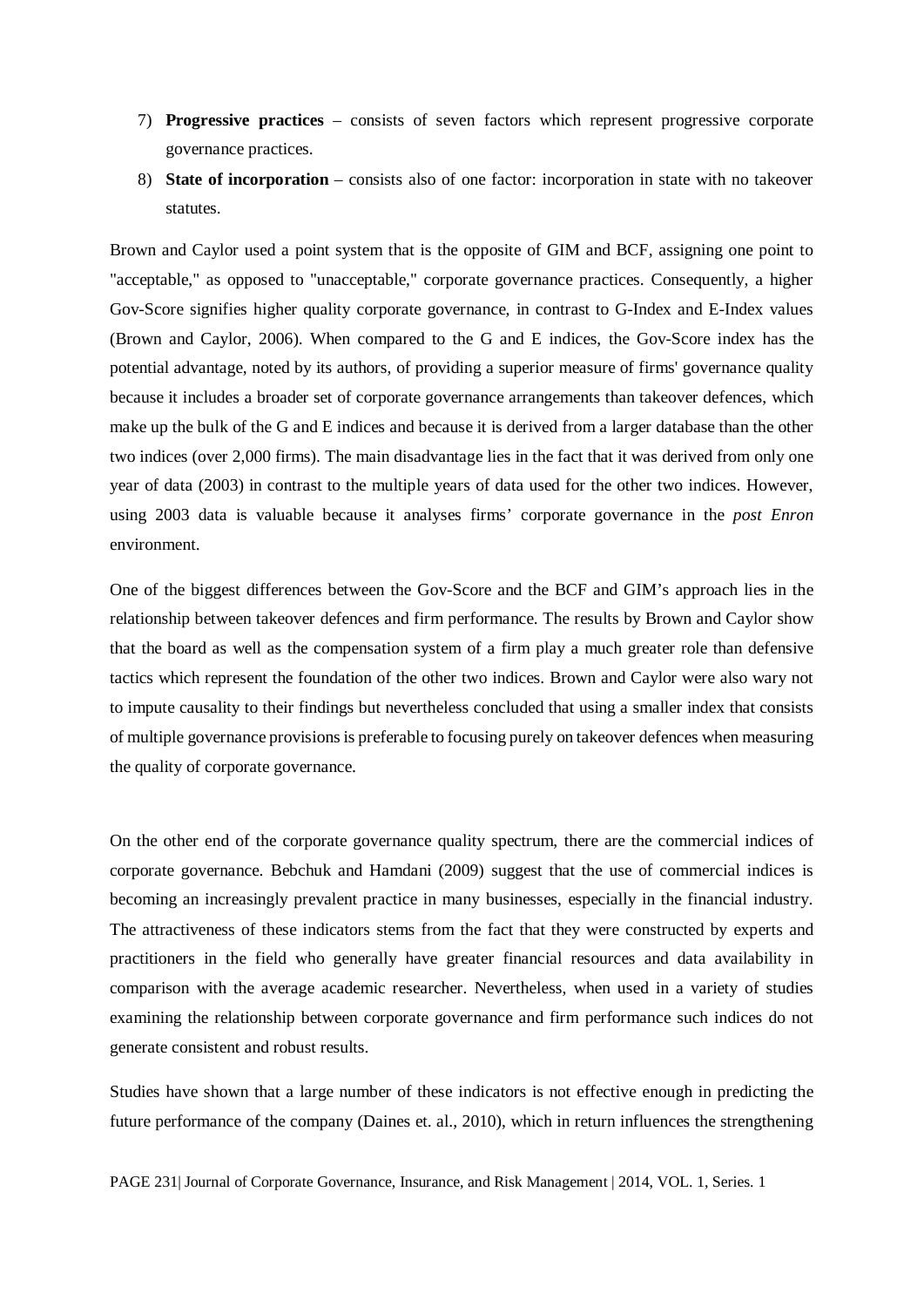of scepticism among the scientific and professional community and places the mentioned indexes under a magnifying glass. Below is the most exciting commercial index of corporate governance.

In the following sections, we provide an overview of the most well-known commercial indices of corporate governance.

# **3.3. Standard and Poor's GAMMA: Governance, Management, Accountability Metrics and Analysis**

Standard and Poor's began to develop its corporate governance benchmark methodology in the late 1990s in the aftermath of the financial crises that had hit Russia and East Asia. While there are multiple approaches to evaluating corporate governance, the present GAMMA methodology takes a financial perspective with regard to the point of view of long-term equity investors.

GAMMA score wishes to evaluate the effectiveness of individual firm governance practices as a system of interaction between the management, board, shareholders and other stakeholders who build firm value and aim to ensure fair distribution of its earnings. Individual governance practices are thus measured against Standard & Poor's corporate governance criteria developed on a myriad of international corporate governance codes, academic and practitioner research and S&P's own research in conducting corporate governance analysis.

The components of the GAMMA scorecard are as follows (S&P, 2008; S&P, 2008a):

- 1) **Ownership Influences**
- 2) **Shareholders' Rights**
- 3) **Transparency, Audit and Enterprise Risk Management**
- 4) **Board Effectiveness, Strategic Process and Compensation Practicess.**

Each of the components is defined through a set of criteria and key analytical issues (corporate governance provisions) and the final GAMMA score is articulated on a scale of GAMMA-1 (lowest) to GAMMA-10 (highest). In that manner, a company in the GAMMA-10 and GAMMA-9 scoring category has, in S&P's opinion, few weaknesses in any of the four major areas of the analysis, whereas a company in the GAMMA-2 and GAMMA-1 category has significant weaknesses in most of the major areas of analysis (S&P, 2008). As is the case with most other commercial indices, a detailed methodology for creating the index is not publicly available.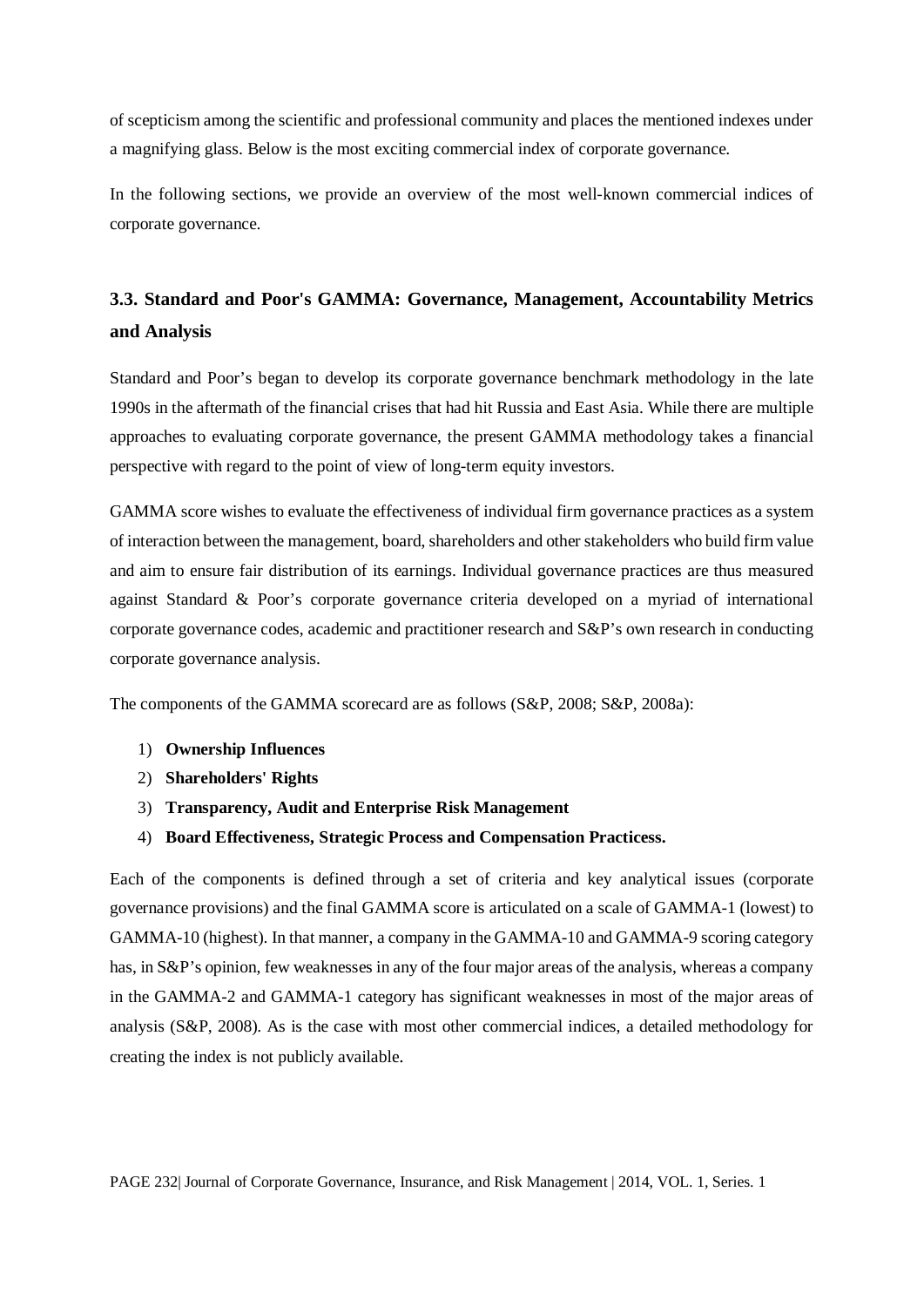# Section 1.04 **3.4. ISS Governance QuickScore as a Measure of Corporate Governance**

The ISS corporate governance evaluation methodology was first presented in 2013 by the Institutional Shareholder Services as a quantitatively-driven data solution created to identify governance risks within portfolio companies (ISS, 2013). In 2014 an enhanced methodology (QuickScore 2.0) was presented and it is characterized with global coverage totalling 4,100 companies in 25 markets divided into ten regions, including the largest 3,000 U.S. companies and the largest 250 Canadian companies by market cap, as well as UK, Europe, Japan and Asia Pacific companies in the MSCI EAFE Index (ISS, 2014).

The methodology is based on examining best governance practices across various factors. ISS identified 40-80 of the most crucial corporate governance factors by which to measure governance-related risk and each factor is categorized into one of the subcategories within each QuickScore pillar, whereas the number of factors analysed in each region varies. Each factor and the rationale for inclusion, plus factor applicability by market, are discussed in the QuickScore Factor documentation.[7](#page-9-0)

The pillars of the QuickScore methodology are as follows:

- 1) **Board Structure**
- 2) **Compensation/Remuneration**
- 3) **Shareholder Rights**
- 4) **Audit Practices.**

 $\overline{a}$ 

The methodology uses a numeric, decile-based score which indicates a firm's governance risk relative to their index or region. A score of 1 indicates relatively lower governance risk, and, vice versa, a score of 10 indicates relatively higher governance risk. For each factor, ISS analyses the correlation with 16 commonly utilized performance and risk factors grouped into 4 measures: Market (2 factors), Profitability (9 factors), Risk (2 factors), and Valuation (3 factors).

According to the ISS, QuickScore 2.0 delivers robust and timely insight, with event-driven data updates that capture changes to a firm's governance structure that are identified through public disclosures and integrated into a company's QuickScore on an ongoing basis and the companies within the QuickScore coverage universe can review, verify and provide feedback on the data used.

<span id="page-9-0"></span><sup>7</sup> Available at: [http://www.issgovernance.com/file/files/ISSGovernanceQuickScoreTechDoc.pdf.](http://www.issgovernance.com/file/files/ISSGovernanceQuickScoreTechDoc.pdf) (accessed May 31, 2014)

PAGE 233| Journal of Corporate Governance, Insurance, and Risk Management | 2014, VOL. 1, Series. 1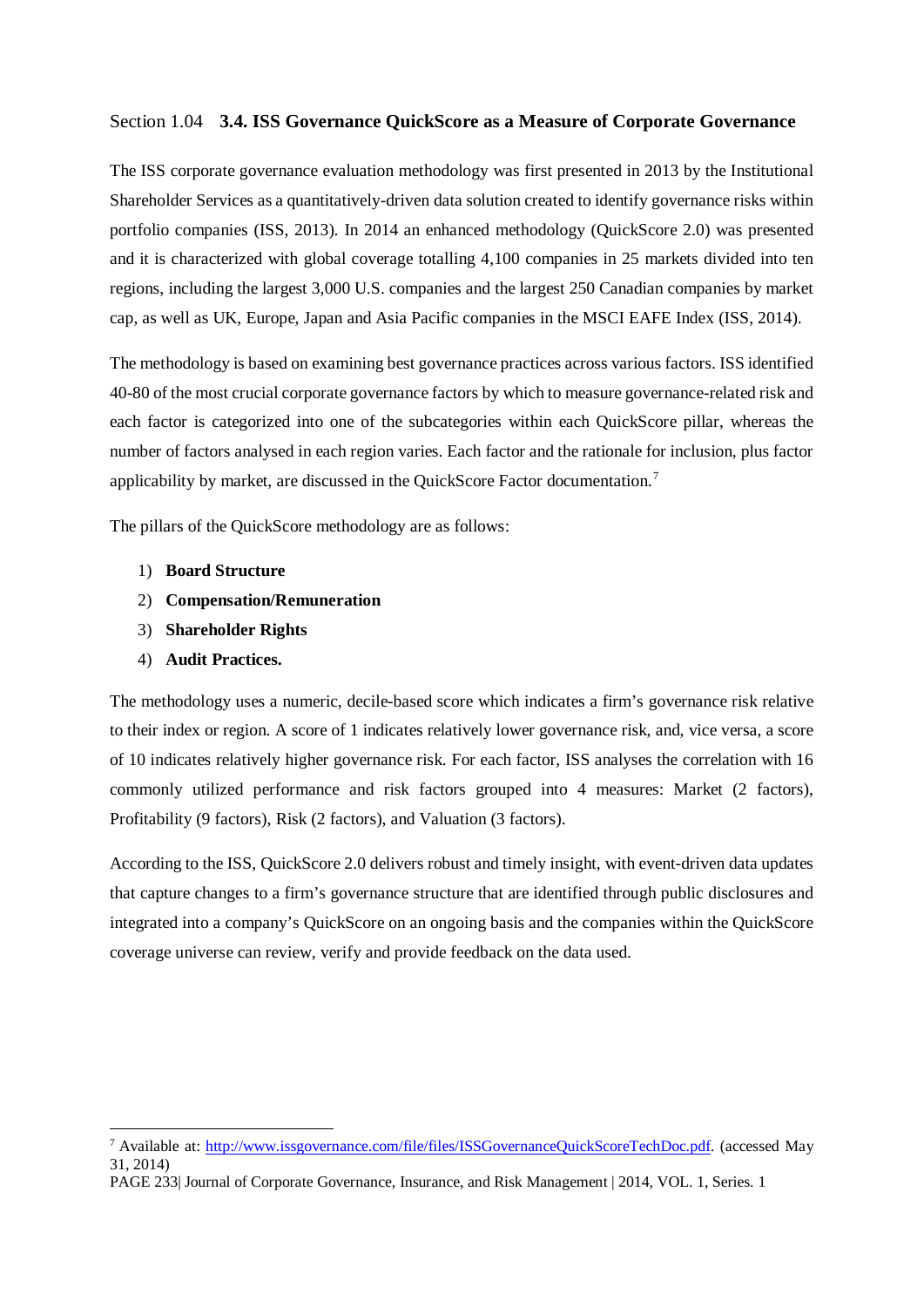# Section 1.05 **3.5. ISS Corporate Governance Quotient**

As a measure of corporate governance, the ISS Corporate Governance Quotient (hereinafter ISS CGI) is the predecessor of the aforementioned ISS Governance QuickScore indicator and also represents the basis for the FTSE ISS Corporate Governance Index; the FTSE ISS CGI was developed on the basis of 61 variables included in the ISS Corporate Governance Quotient.

The ISS CGQ was created in 2002, but from 2007 it is no longer in use as a commercial index of corporate governance. However, due to its importance for the other two indices mentioned above, it will be briefly explained.

The ISS Corporate Governance assessment focused on the following eight dimensions:

- 1) **Board Structure and Composition**
- 2) **Audit Issues**
- 3) **Charter and Bylaw Provisions**
- 4) **Laws of the State of Incorporation**
- 5) **Executive and Director Compensation**
- 6) **Qualitative Factors**
- 7) **Director and Officer Stock Ownership**
- 8) **Director Education**

The ISS assessment system compared the firm's corporate governance practices with the corresponding market index as well as with one of the 23 S&P's industry groupings. All of the companies were assigned two scores – one relative to the relevant market index (S&P 500, Mid-Cap 400, Small-Cap 600) and one relative to the appropriate peer (competitors) group. Each CGQ was a comparative score on a scale of 1 to 100 and represented a percentile rank among the relevant competitors' group (Barrett et. al., 2004).

It is also important to note that the ISS looked at many of the factors in combination "under the premise that corporate governance is enhanced when selected combinations" of practices are adopted.

### Section 1.06 **3.6. FTSE ISS Corporate Governance Index**

The FTSE ISS Corporate Governance Index initiative started in 2004 when the FTSE, as one of the global leaders in index provision decided to engage with the ISS in a joint corporate governance ratings and index project.

PAGE 234| Journal of Corporate Governance, Insurance, and Risk Management | 2014, VOL. 1, Series. 1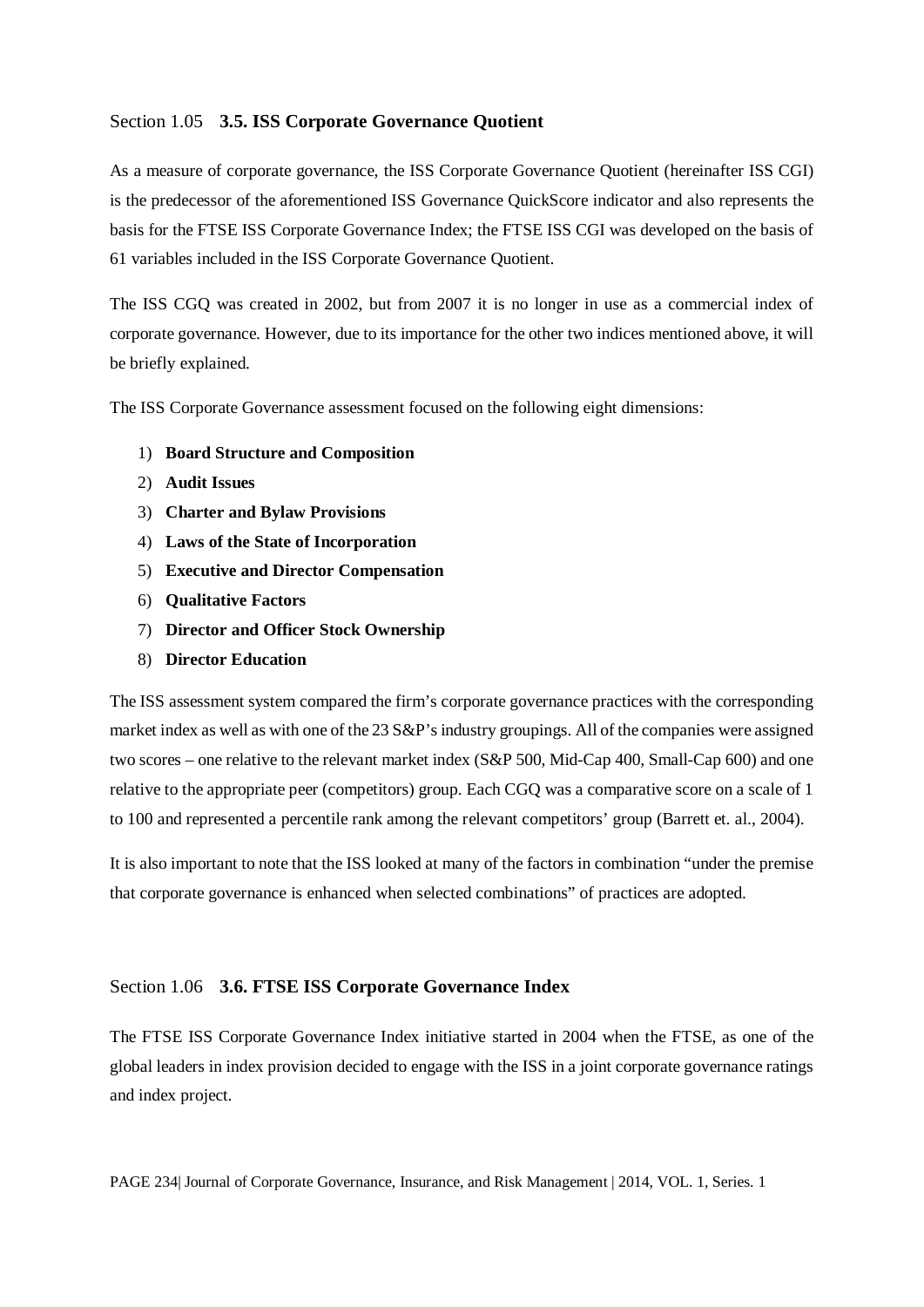The FTSE ISS Corporate Governance Index Rating System measures a firm's corporate governance performance against a specified set of governance indicators derived from the 61 variables of the ISS Corporate Governance Quotient System and divided into five core governance segments. Each of the five dimensions takes up a certain proportion of the overall index:

- 1) **Structure and Independence of the Board (44%)**
- 2) **Equity Structure (21%)**
- 3) **Compensation Systems for Executive and Non-Executive Directors (17%)**
- 4) **Executive and Non-Executive Stock Ownership (9%)**
- 5) **Independence and Integrity of the Audit Process (9%)**

Each company is evaluated in relation to its peers with regard to each of its five segments. Companies are then ranked by their total scores, within each segment, and allocated a number between one and five. Five is associated with a high rating, and one is associated with lower corporate governance rating.

The abovementioned FTSE ISS CGI Ratings are a component feature within the overall FTSE ISS CGI Series entitled The FTSE Global Equity Index Series (FSE GEIS). The following six FTTSE ISS indices were designed as a part of phase one: 1) **FTSE ISS Developed CGI;** 2) **FTSE ISS UK CGI;** 3) **FTSE ISS Japan CGI**; 4) **FTSE ISS US CGI;** 5) **FTSE ISS Europe CGI;** and **6) FTSE ISS Euro CGI**. The constituents of the FTSE GEIS were divided into local or regional review universes, which together form the FTSE ISS Developed CG Index**.** Each stock was classified by its FTSE ICB Supersector and ranked within each Supersector with regard to its corporate governance score. After the stocks were ranked, the cumulative investable market capitalisation was used to select each index constituent. Constituents representing the top 80 percent by investable market capitalisation of each Supersector were included in the index constituents, whereas the remaining bottom 20 percent were excluded from the index (ISS, 2005). The index is a consistent yardstick for measuring the quality of governance practices in almost 2,200 companies across 24 markets.

### Section 1.07 **3.7. IFC Scorecard of Corporate Governance Standards**

The IFC Scorecard of Corporate Governance Standards was developed as a part of the IFC (International Finance Corporation) corporate governance evaluation methodology entitled "The Corporate" Governance Development Framework" which covers most emerging markets around the world, including Africa, Latin America and the Caribbean, Asia, Middle East, Europe and Central Asia and represent assets of more than \$850 billion in total. The corporate governance scorecard methodology is

PAGE 235| Journal of Corporate Governance, Insurance, and Risk Management | 2014, VOL. 1, Series. 1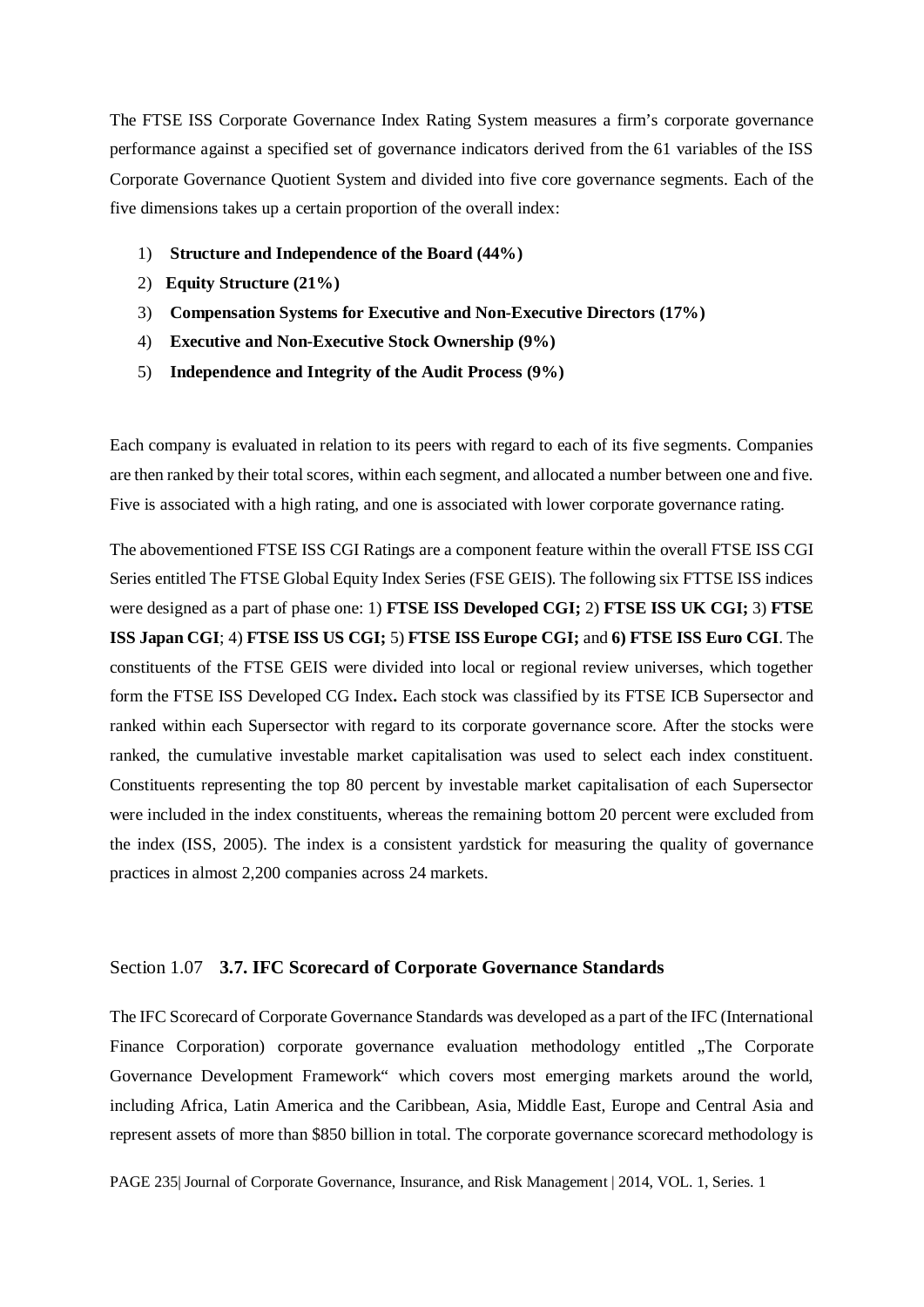closely related to specific (national) codes of corporate governance and as such contains all the crucial provisions of the same. It is used to translate the relevant dimensions of the code into the context of a firm and it evaluates how a firm's corporate practices meet certain criteria. Each of the corporate governance provisions is weighed differently depending on the national context and most of the grading systems are developed in accordance with the German scorecard model<sup>[8](#page-12-0)</sup> following the OECD Principles of Corporate Governance (IFC, 2014).

The main steps in developing the scorecard model refer to: defining a large number of indicators used to evaluate corporate governance and selecting and customizing specific indicators. After the selection, if necessary, different ponders are assigned to a given category of indicators or to an observed indicator. Given the fact that the OECD principles are the starting point of most scorecard models, the commonly analysed and assessed dimensions of the corporate governance phenomenon are as follows:

- 1) **Rights of Shareholders**
- 2) **Protection and Equitable Treatment of Shareholders**
- 3) **Role of Stakeholders in Corporate Governance**
- 4) **Disclosure and Transparency**
- 5) **Responsibilities of the Board**

 $\overline{a}$ 

If we wish to sum up the IFC, we can say that the scorecard models are used in order to compare corporate performance with the current codes of corporate governance. Most countries today have at least one code of corporate governance, while some developed economies have several codes. In that context, one should consider the fact that the scorecard models depend on the ownership structure of the company, i.e. the system of corporate governance as well as the fact that the majority of codes are aimed at companies listed on the stock exchanges. However, there are codes and initiatives that deal with stateowned enterprises and small and medium-sized family businesses as well as codes that are aimed at a specific industry.

In terms of implementation, local codes of corporate governance are often considered the best choice for companies and their application is one of the main objectives in using the scorecard models. Feedback and experience gained from the use of scorecard models provide valuable input to the assessment of governance quality. On the other hand, international principles can provide a suitable measure of quality in situations where local or national principles do not yet exist.

<span id="page-12-0"></span><sup>&</sup>lt;sup>8</sup> The general method of the scorecard used in Germany is also used, after suitable local adaptations, in Croatia, Bulgaria, Macedonia, Bosnia and Herzegovina, Montenegro, Serbia, Indonesia, and the Philippines. *See more* at: [http://www.ifc.org/wps/wcm/connect/Topics\\_Ext\\_Content/IFC\\_External\\_Corporate\\_Site/Global+Corporate+Go](http://www.ifc.org/wps/wcm/connect/Topics_Ext_Content/IFC_External_Corporate_Site/Global+Corporate+Governance+Forum/Corporate+Governance+Codes+and+Scorecards/) [vernance+Forum/Corporate+Governance+Codes+and+Scorecards/](http://www.ifc.org/wps/wcm/connect/Topics_Ext_Content/IFC_External_Corporate_Site/Global+Corporate+Governance+Forum/Corporate+Governance+Codes+and+Scorecards/) (03 June, 2014)

PAGE 236| Journal of Corporate Governance, Insurance, and Risk Management | 2014, VOL. 1, Series. 1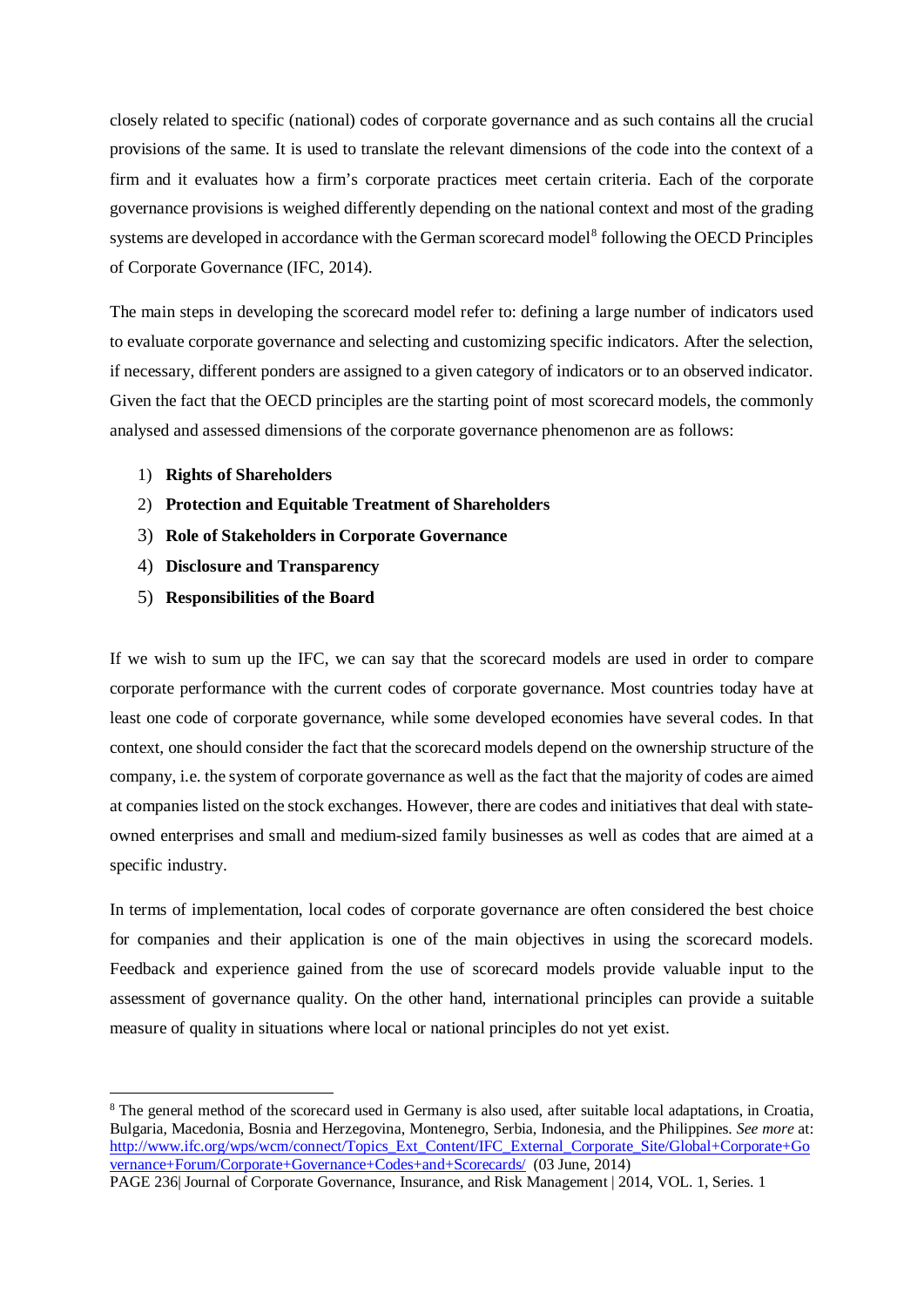#### Section 1.08 **3.8. The SEECGAN Index of Corporate Governance**

The *SEECGAN Index of Corporate Governance* (hereinafter SEECGAN Index) was created and presented in 2014 as a result of the joint efforts of the members of the South East Europe Corporate Governance Academic Network. The SEECGAN Index is designed and adapted with regard to the situation and the specificities of the business environment in the selected countries of the South Eastern Europe (Croatia, Bosnia and Herzegovina, Serbia, Montenegro, Slovenia and Macedonia).

The seven segments of the Index are as follows:

- 1) **Structure and Governance of Boards**
- 2) **Transparency and Disclosure of Information**
- 3) **Shareholders' Rights**
- 4) **Corporate Social Responsibility**
- 5) **Audit and Internal Control**
- 6) **Corporate Risk Management**
- 7) **Compensation / Remuneration**

These seven segments are represented by a total set of 98 questions that must be answered in the affirmative (YES) or negative (NO), depending on the governance practices in analysed firms. Affirmative answers imply good corporate governance practices and vice versa. A ponder is assigned to each answer, wherein the minimum value of the weight equals 1, and the maximum value of the weight equals 3. The maximum score for each segment is 10 (best possible practice), and the minimum is one (worst possible practice). The overall SEECGAN Index score is the average value of all seven segments with 1 being the lowest value, and 10 being the maximum index value.

It should be noted that the analysis of the quality of corporate governance practices in the selected South East Europe countries is currently in progress and the initial results will be available during 2014.

# **4. CONCLUDING REMARKS**

PAGE 237| Journal of Corporate Governance, Insurance, and Risk Management | 2014, VOL. 1, Series. 1 Measuring the quality of corporate governance is still a relatively new concept. Every country / region is in a different phase of establishing of a democratic, market framework and a system of corporate governance. Although efforts to improve corporate governance by establishing international standards started over two decades ago, most of the developing countries are still at the beginning of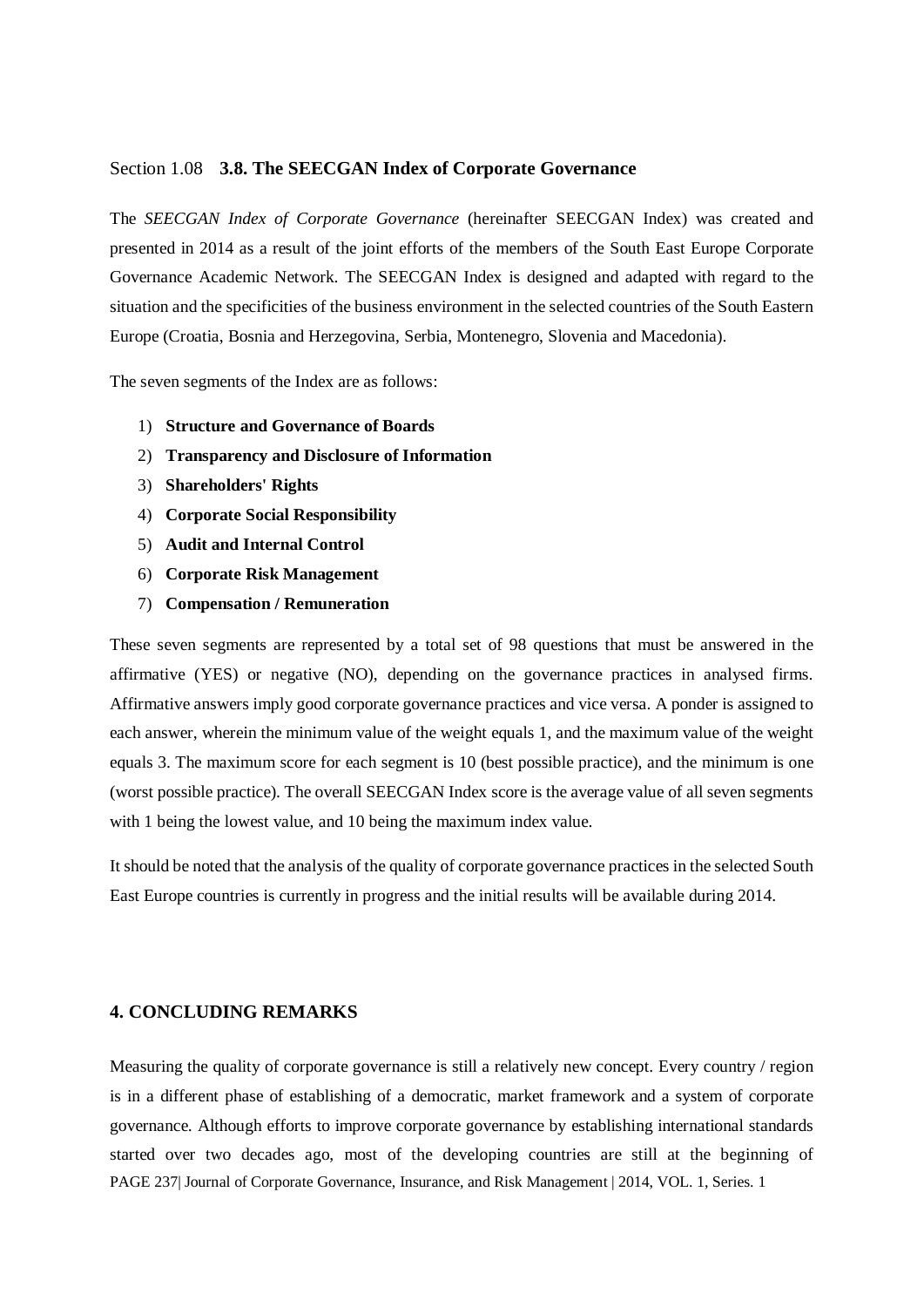implementation of the corporate governance framework. Many indices, including the OECD Principles of Corporate Governance, have not answered all the relevant questions of the phenomenon. The main weakness of the existing guidelines arises from the fact that the rules do not apply to all companies, as well as to all markets equally.

To be effective, the existing guidelines should be capable of measuring the quality of corporate governance in all types of markets. The basic classification of corporate governance indices identifies academic and commercial indices of corporate governance. These two groups of indicators differ significantly in several important dimensions.

First of all, commercial indices of corporate governance, as opposed to academic, when determining the relative importance of each criterion, apply different weights for each provision based on authors' discretion, and the results of quantitative analysis in terms of the importance of the factors mentioned above.

Second, academic indices dominantly deal with takeover defences, while some commercial indices are not concerned with these issues or they allocate much less weight in comparison with internal governance mechanisms such as boards and top management compensation / remuneration systems.

Third, most of the commercial indices allow comparisons with respect to the relevant industry and other businesses, while academic indexes are mostly absolute scales, independent of the practices of comparable firms.

Finally, the advantage of commercial indices of commercial advantage stems from the fact that they continually adapt to market demands, while academic indexes are immutable in that context.

There are two key criticisms of the existing indices of quality of corporate governance: there is no theoretical justification for the composition of existing indicators (which variables to include and which not), as well as there is no rationale for the weights assigned to different variables included in the index. Due to the limitations of the complex corporate governance indices, some authors propose a return to simpler measures of corporate governance in order to avoid problems associated with measurement and errors, and errors related to index framing (Schnyder, 2012; Bhagat et. al., 2008). However, the claim that we should use simpler measures of corporate governance may seem as a step backwards. Even if we try to strengthen the predictive power of the model by using a single variable, it is very likely that using simpler measures, in contrast to complex indices, will lead us to missing potentially important relationships between different governance stakeholders.

PAGE 238| Journal of Corporate Governance, Insurance, and Risk Management | 2014, VOL. 1, Series. 1 A review of the literature in the field of corporate governance shows that most existing studies analyse the following characteristics of corporate governance: board structure, shareholder rights, transparency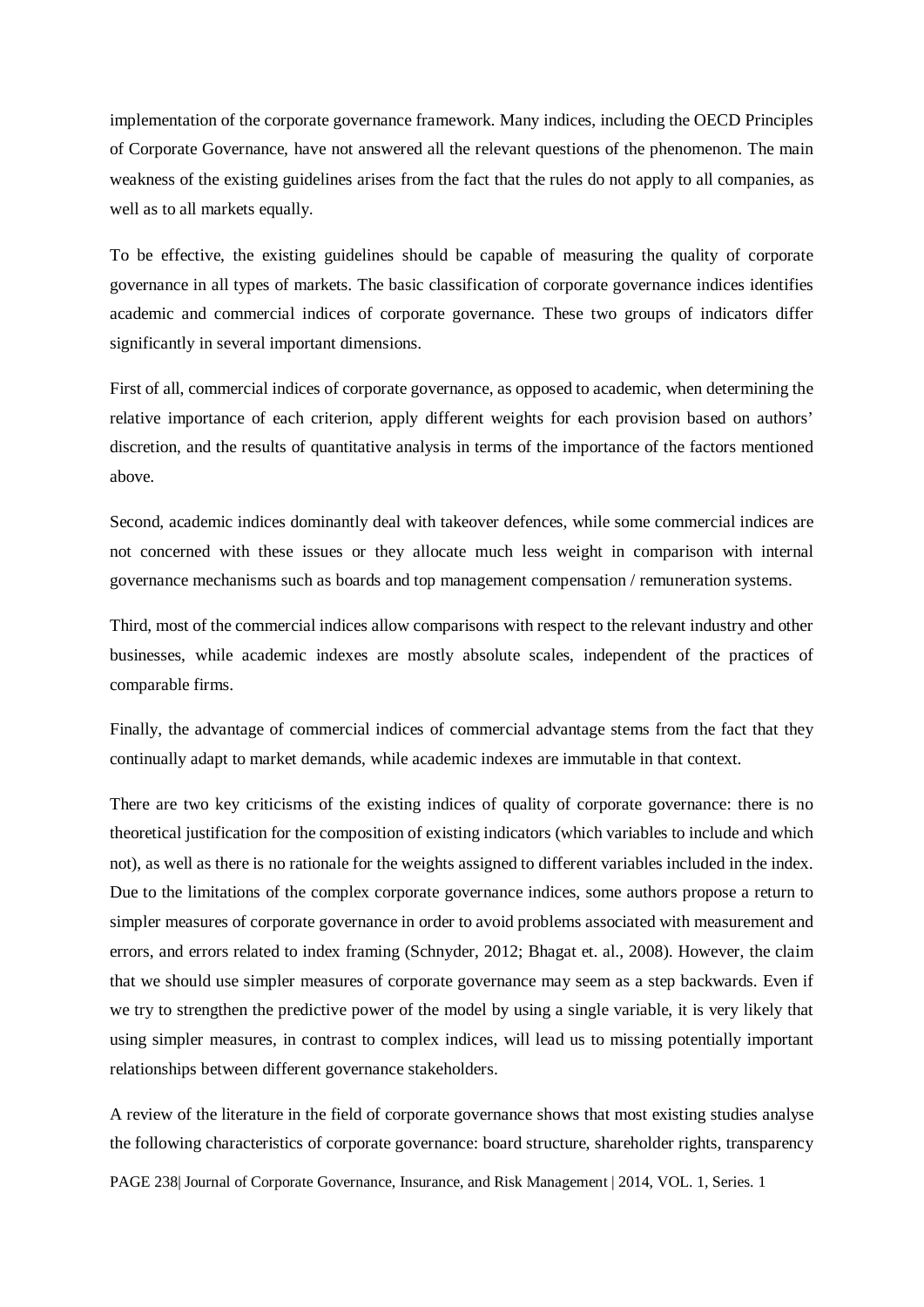and disclosure of information and the structure and effectiveness of the board. It is also important to point out that the annual reports cannot alone be used to compute the index of corporate governance. Each method of calculating the index of corporate governance is different; it varies from one author to another, from country to country and from region to region due to the structure of corporate governance, business values and culture. Also, the presence of measurement errors in the evaluation process also leads to the data heterogeneity which further promotes the need to develop a universal index of corporate governance quality.

In short, the construction of the index for measuring the quality of corporate governance comes down to simplification of standards or criteria which mainly revolve around three dimensions - compliance, performance and accountability. In contrast to the level of compliance with good governance standards, scientific assessment of the quality of corporate governance remains a mystery.

#### **REFERENCES**

- Aguilera, R. V., I. Filatotchev, et al. (2008), "An Organizational Approach to Comparative Corporate Governance: Costs, Contingencies and Complementarities", Organization Science, 19 (3), pp. 475- 492.
- Barrett, A., Todd, P., Schlaudecker, C. (2004), Corporate Governance Ratings. Towers Perrin. Dostupno na: [http://www.directorsforum.com/resources/related\\_articles/corp\\_gov\\_ratings3-05.pdf](http://www.directorsforum.com/resources/related_articles/corp_gov_ratings3-05.pdf) (accessed June 1, 2014)
- Bebchuk, L., Cohen, A., Ferrell, A. (2009), "What Matters in Corporate Governance?", 22 Rev. Fin. Stud. 783, John M. Olin Center for Law Economics, and Business, Harvard Law School.
- Bebchuk, L. A., Hamdani, A. (2009), .,The Elusive Quest for Global Governance Standards", University of Pennsylvania Law Review, 157 (5), pp. 1263-1317.
- Beeks W, Brown, P. (2006), "Do better-governed Australian firms make more informative disclosures?", Journal of Business Finance&Accounting, Vol. 33, pp. 422-450.
- Bhagat, S., Bolton, B. J., Romano, R. (2008), "The Promise and Peril of Corporate Governance Indices", Columbia Law Review, 108 (8), pp. 1803 - 1882.
- Brown, L. D., Caylor, M. L. (2006), "Corporate Governance and Firm Valuation", 25 J. Acct. & Pub. Pol'y 409, 411.
- PAGE 239| Journal of Corporate Governance, Insurance, and Risk Management | 2014, VOL. 1, Series. 1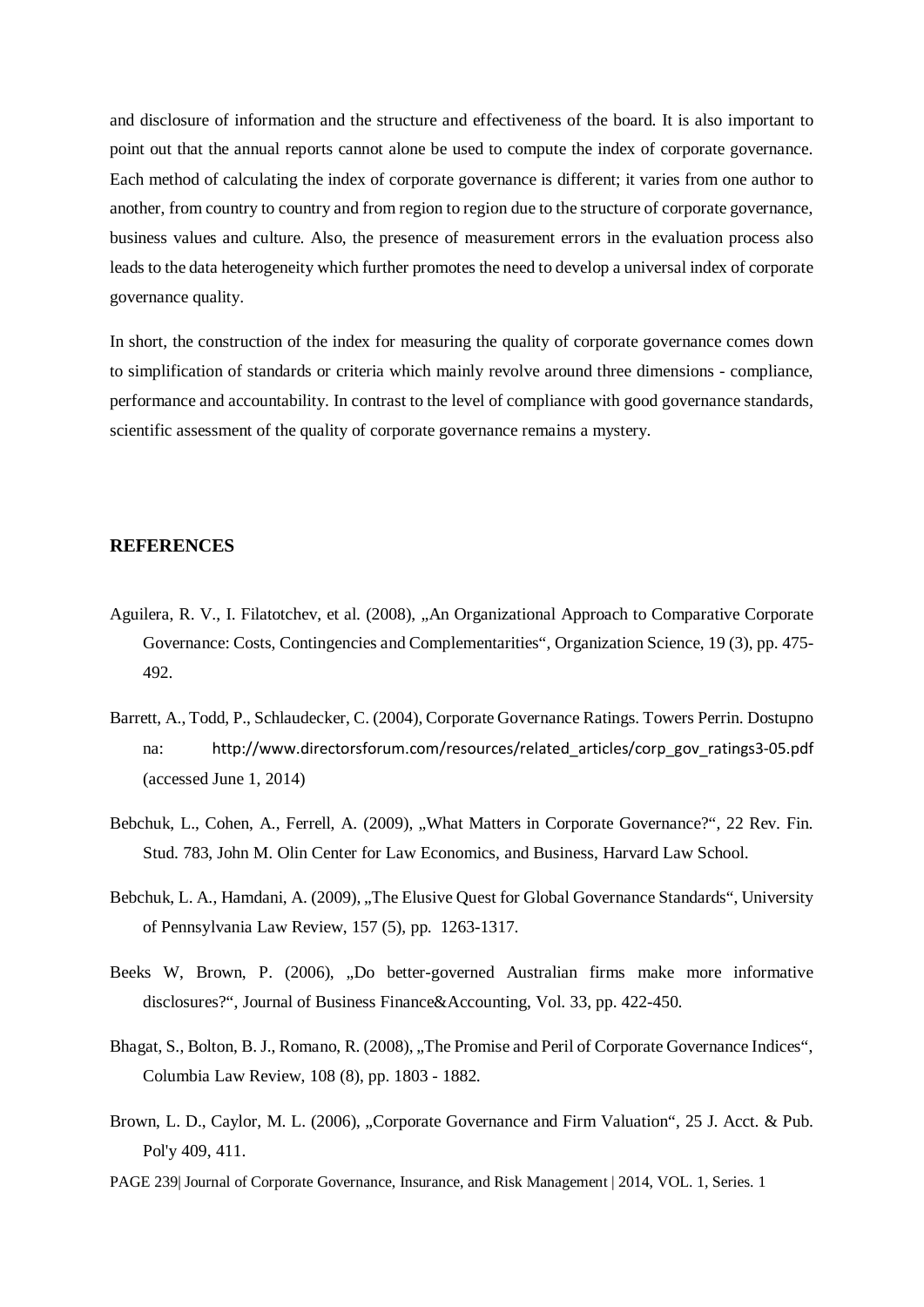- Cheung, Y., Jiang, P., Limpaphayom, P., Lu, T. (2010), "Corporate governance in China: A Step Forward", European Financial Management, 16 (1), pp. 94-123.
- Daines, R. M., Gow, I.D., Larcker, D. F. (2010), "Rating the Ratings: How Good Are Commercial Governance Ratings", Journal of Financial Economics, 98, pp. 439-461.
- Durnev, A., Kim, H. (2005), "To steal or not to steal: firm attributes, legal environment, and valuation", Journal of Finance, 60 (3), pp. 1461-1493.
- Gompers, P., Ishii, L., Metrick, A. (2003), "Corporate Governance and Equity Prices", Quarterly Journal of Economics, 118 (1), pp. 107-155.
- IFC (2014), Corporate Governance Scorecards: Assessing and Promoting the Implementation of Codes of Corporate Governance. The IFC. Available at: [http://www.ifc.org/wps/wcm/connect/Topics\\_Ext\\_Content/IFC\\_External\\_Corporate\\_Site/Globa](http://www.ifc.org/wps/wcm/connect/Topics_Ext_Content/IFC_External_Corporate_Site/Global+Corporate+Governance+Forum/Corporate+Governance+Codes+and+Scorecards/) [l+Corporate+Governance+Forum/Corporate+Governance+Codes+and+Scorecards/](http://www.ifc.org/wps/wcm/connect/Topics_Ext_Content/IFC_External_Corporate_Site/Global+Corporate+Governance+Forum/Corporate+Governance+Codes+and+Scorecards/) (accessed June 1, 2014)
- ISS (2014), "ISS Governance QuickScore: Overview and Updates". Institutional Shareholder Services Inc. Available at: [http://www.issgovernance.com/governance-solutions/investment-tools](http://www.issgovernance.com/governance-solutions/investment-tools-data/quickscore/)[data/quickscore/](http://www.issgovernance.com/governance-solutions/investment-tools-data/quickscore/) (accessed May 31, 2014)
- Judge, W. (2010), "Ruminations on financial efficiency and social legitimacy", Corporate Governance: An International Review, 18 (1), pp. 1-2.
- Klapper, L., Love, I. (2004), "Corporate governance, investor protection, and performance in emerging markets", Journal of Corporate Finance, 10 (5), pp. 703-728.
- Leal, R. P. C. et. al. (2007), "Evolution and Determinants of Firm-Level Corporate Governance Quality in Brazil". Available at: [http://papers.ssrn.com/sol3/papers.cfm?abstract\\_id=995764](http://papers.ssrn.com/sol3/papers.cfm?abstract_id=995764) (accessed June 27, 2014)
- Lokman, N., Cotter, J., Mula, J. (2012), "Corporate governance quality, incentive factors and voluntary corporate governance disclosures in annual reports of Malaysian publicly listed companies", Corporate Ownership&Control, 10 (1) , pp. 329-353.
- Mousavi, Z., Moridipour, H. (2013), "Corporate Governance Quality: A Literature Review", International Research Journal of Applied and Basic Sciences, Vol. 4, pp. 3093-3098.

PAGE 240| Journal of Corporate Governance, Insurance, and Risk Management | 2014, VOL. 1, Series. 1